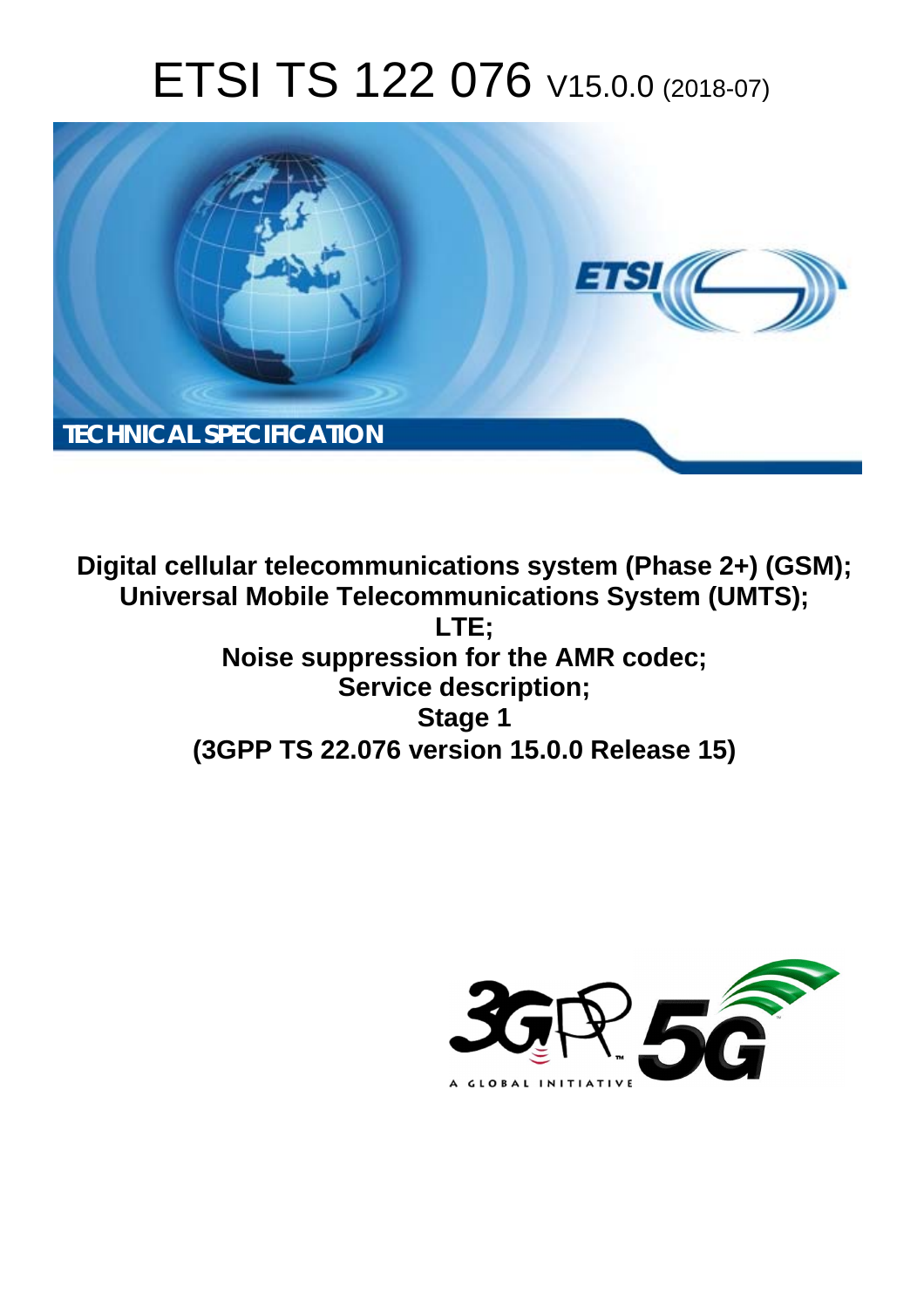Reference

RTS/TSGS-0422076vf00

Keywords GSM,LTE,UMTS

#### *ETSI*

#### 650 Route des Lucioles F-06921 Sophia Antipolis Cedex - FRANCE

Tel.: +33 4 92 94 42 00 Fax: +33 4 93 65 47 16

Siret N° 348 623 562 00017 - NAF 742 C Association à but non lucratif enregistrée à la Sous-Préfecture de Grasse (06) N° 7803/88

#### *Important notice*

The present document can be downloaded from: <http://www.etsi.org/standards-search>

The present document may be made available in electronic versions and/or in print. The content of any electronic and/or print versions of the present document shall not be modified without the prior written authorization of ETSI. In case of any existing or perceived difference in contents between such versions and/or in print, the only prevailing document is the print of the Portable Document Format (PDF) version kept on a specific network drive within ETSI Secretariat.

Users of the present document should be aware that the document may be subject to revision or change of status. Information on the current status of this and other ETSI documents is available at <https://portal.etsi.org/TB/ETSIDeliverableStatus.aspx>

If you find errors in the present document, please send your comment to one of the following services: <https://portal.etsi.org/People/CommiteeSupportStaff.aspx>

#### *Copyright Notification*

No part may be reproduced or utilized in any form or by any means, electronic or mechanical, including photocopying and microfilm except as authorized by written permission of ETSI. The content of the PDF version shall not be modified without the written authorization of ETSI. The copyright and the foregoing restriction extend to reproduction in all media.

> © ETSI 2018. All rights reserved.

**DECT**TM, **PLUGTESTS**TM, **UMTS**TM and the ETSI logo are trademarks of ETSI registered for the benefit of its Members. **3GPP**TM and **LTE**TM are trademarks of ETSI registered for the benefit of its Members and of the 3GPP Organizational Partners. **oneM2M** logo is protected for the benefit of its Members.

**GSM**® and the GSM logo are trademarks registered and owned by the GSM Association.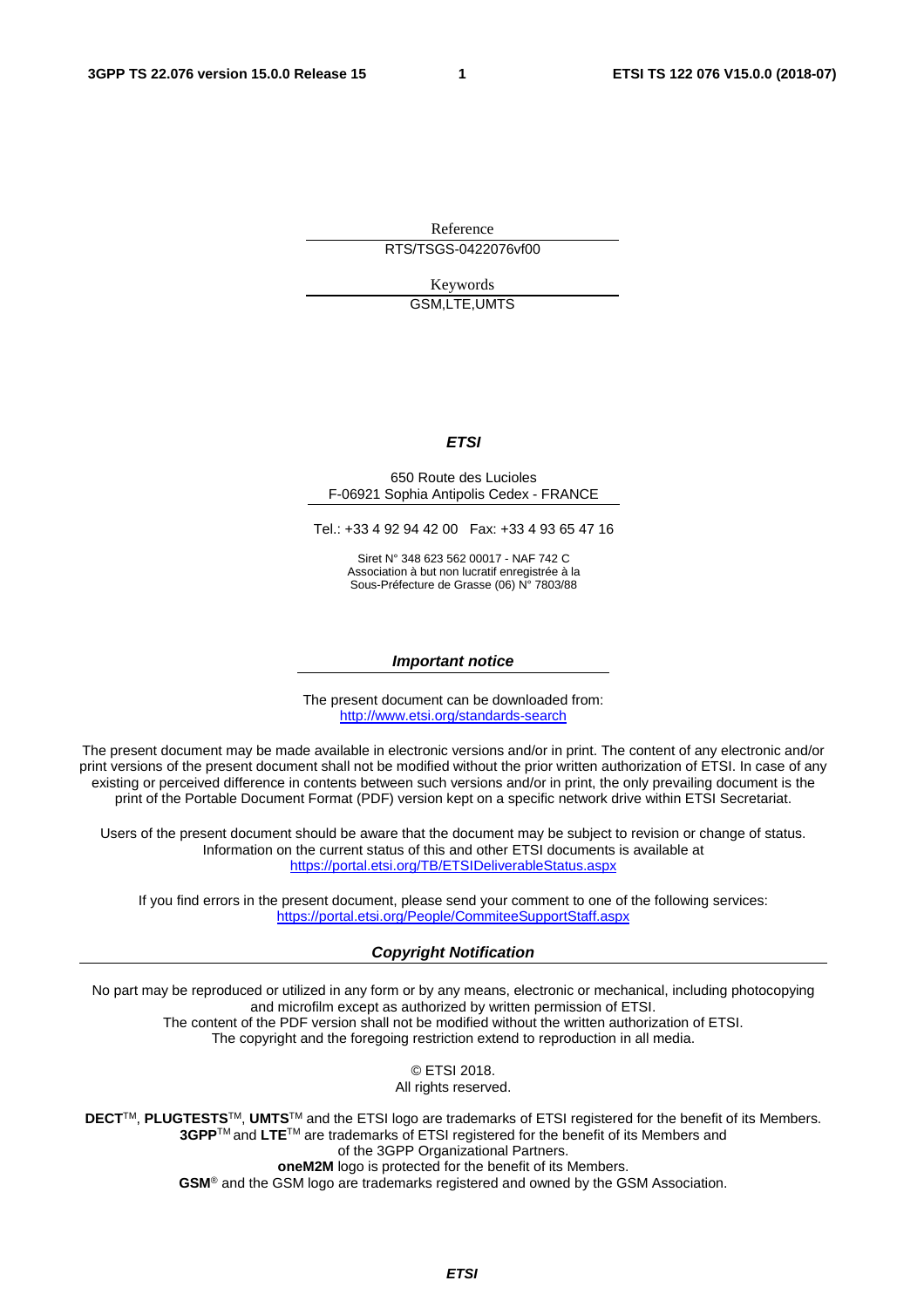### Intellectual Property Rights

#### Essential patents

IPRs essential or potentially essential to normative deliverables may have been declared to ETSI. The information pertaining to these essential IPRs, if any, is publicly available for **ETSI members and non-members**, and can be found in ETSI SR 000 314: *"Intellectual Property Rights (IPRs); Essential, or potentially Essential, IPRs notified to ETSI in respect of ETSI standards"*, which is available from the ETSI Secretariat. Latest updates are available on the ETSI Web server ([https://ipr.etsi.org/\)](https://ipr.etsi.org/).

Pursuant to the ETSI IPR Policy, no investigation, including IPR searches, has been carried out by ETSI. No guarantee can be given as to the existence of other IPRs not referenced in ETSI SR 000 314 (or the updates on the ETSI Web server) which are, or may be, or may become, essential to the present document.

#### **Trademarks**

The present document may include trademarks and/or tradenames which are asserted and/or registered by their owners. ETSI claims no ownership of these except for any which are indicated as being the property of ETSI, and conveys no right to use or reproduce any trademark and/or tradename. Mention of those trademarks in the present document does not constitute an endorsement by ETSI of products, services or organizations associated with those trademarks.

### Foreword

This Technical Specification (TS) has been produced by ETSI 3rd Generation Partnership Project (3GPP).

The present document may refer to technical specifications or reports using their 3GPP identities, UMTS identities or GSM identities. These should be interpreted as being references to the corresponding ETSI deliverables.

The cross reference between GSM, UMTS, 3GPP and ETSI identities can be found under [http://webapp.etsi.org/key/queryform.asp.](http://webapp.etsi.org/key/queryform.asp)

### Modal verbs terminology

In the present document "**shall**", "**shall not**", "**should**", "**should not**", "**may**", "**need not**", "**will**", "**will not**", "**can**" and "**cannot**" are to be interpreted as described in clause 3.2 of the [ETSI Drafting Rules](https://portal.etsi.org/Services/editHelp!/Howtostart/ETSIDraftingRules.aspx) (Verbal forms for the expression of provisions).

"**must**" and "**must not**" are **NOT** allowed in ETSI deliverables except when used in direct citation.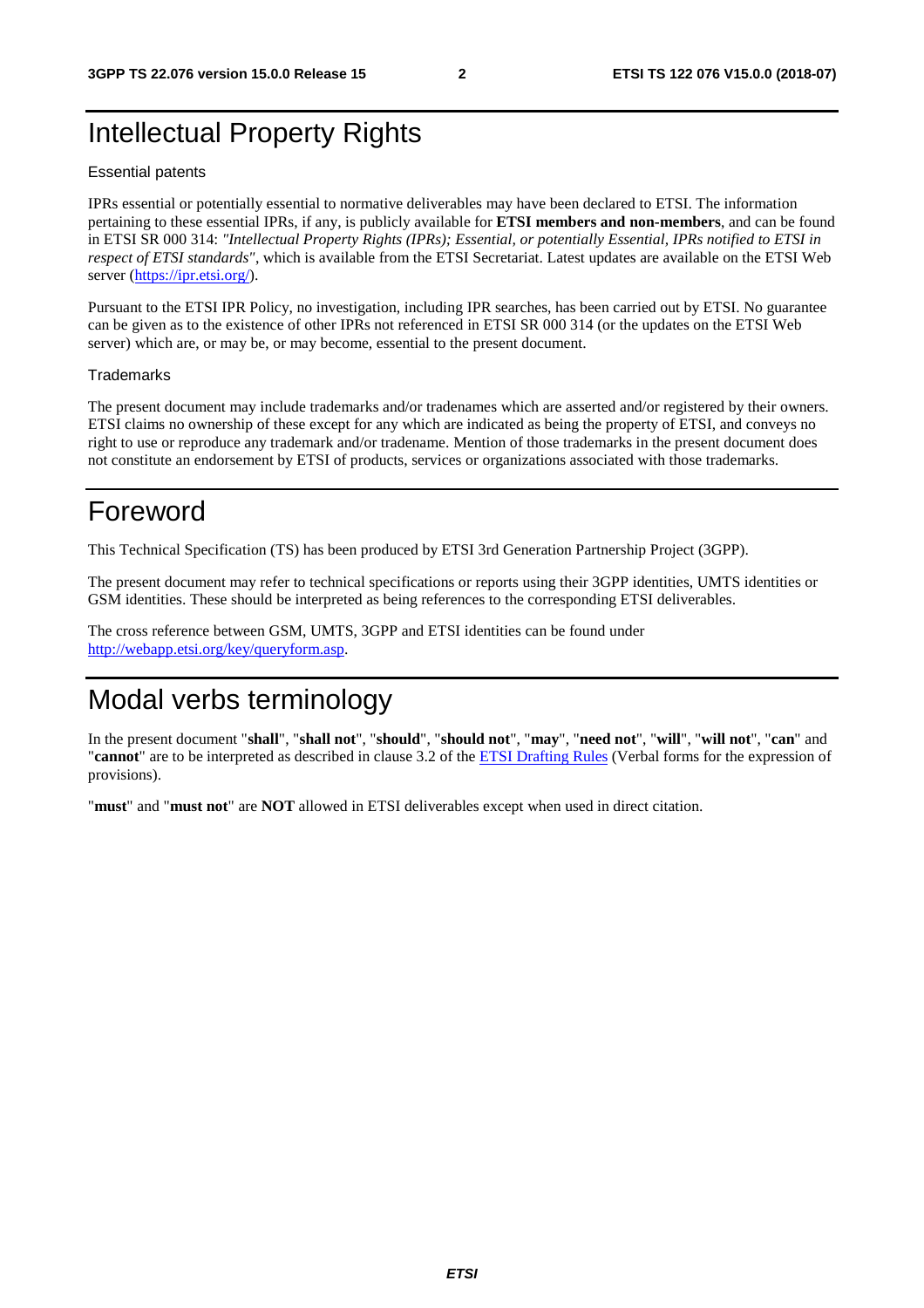$\mathbf{3}$ 

# Contents

| 1       |                               |  |  |  |  |  |
|---------|-------------------------------|--|--|--|--|--|
| 2       |                               |  |  |  |  |  |
| 3       |                               |  |  |  |  |  |
| 4       |                               |  |  |  |  |  |
| 4.1     |                               |  |  |  |  |  |
| 4.2     |                               |  |  |  |  |  |
| 4.3     |                               |  |  |  |  |  |
| 4.4     |                               |  |  |  |  |  |
| 4.5     |                               |  |  |  |  |  |
| 4.5.1   |                               |  |  |  |  |  |
| 4.5.2   |                               |  |  |  |  |  |
| 4.5.3   |                               |  |  |  |  |  |
| 4.6     |                               |  |  |  |  |  |
| 4.6.1   |                               |  |  |  |  |  |
| 4.6.1.1 |                               |  |  |  |  |  |
| 4.6.1.2 |                               |  |  |  |  |  |
| 4.6.1.3 |                               |  |  |  |  |  |
| 4.6.1.4 |                               |  |  |  |  |  |
| 4.6.1.5 |                               |  |  |  |  |  |
| 4.6.2   |                               |  |  |  |  |  |
| 4.7     |                               |  |  |  |  |  |
| 4.8     |                               |  |  |  |  |  |
| 5       |                               |  |  |  |  |  |
| 5.1     |                               |  |  |  |  |  |
| 5.2     |                               |  |  |  |  |  |
| 5.3     |                               |  |  |  |  |  |
| 5.4     |                               |  |  |  |  |  |
| 5.5     |                               |  |  |  |  |  |
| 6       |                               |  |  |  |  |  |
| $\tau$  |                               |  |  |  |  |  |
| 8       |                               |  |  |  |  |  |
| 9       |                               |  |  |  |  |  |
| 10      |                               |  |  |  |  |  |
|         | <b>Annex A (informative):</b> |  |  |  |  |  |
|         |                               |  |  |  |  |  |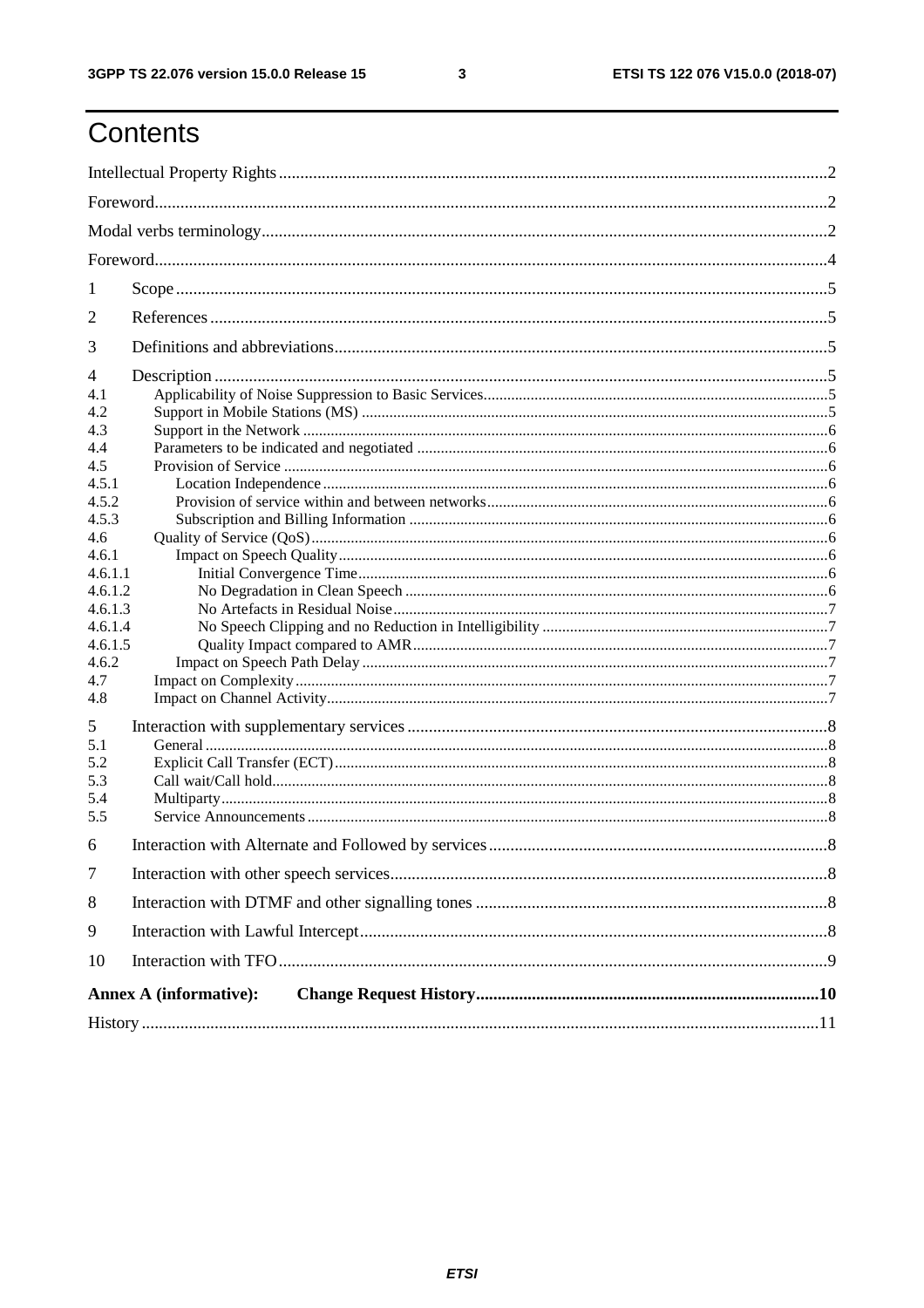# Foreword

This Technical Specification has been produced by the 3rd Generation Partnership Project (3GPP).

The contents of the present document are subject to continuing work within the TSG and may change following formal TSG approval. Should the TSG modify the contents of the present document, it will be re-released by the TSG with an identifying change of release date and an increase in version number as follows:

Version x.y.z

where:

- x the first digit:
	- 1 presented to TSG for information;
	- 2 presented to TSG for approval;
	- 3 or greater indicates TSG approved document under change control.
- y the second digit is incremented for all changes of substance, i.e. technical enhancements, corrections, updates, etc.
- z the third digit is incremented when editorial only changes have been incorporated in the document.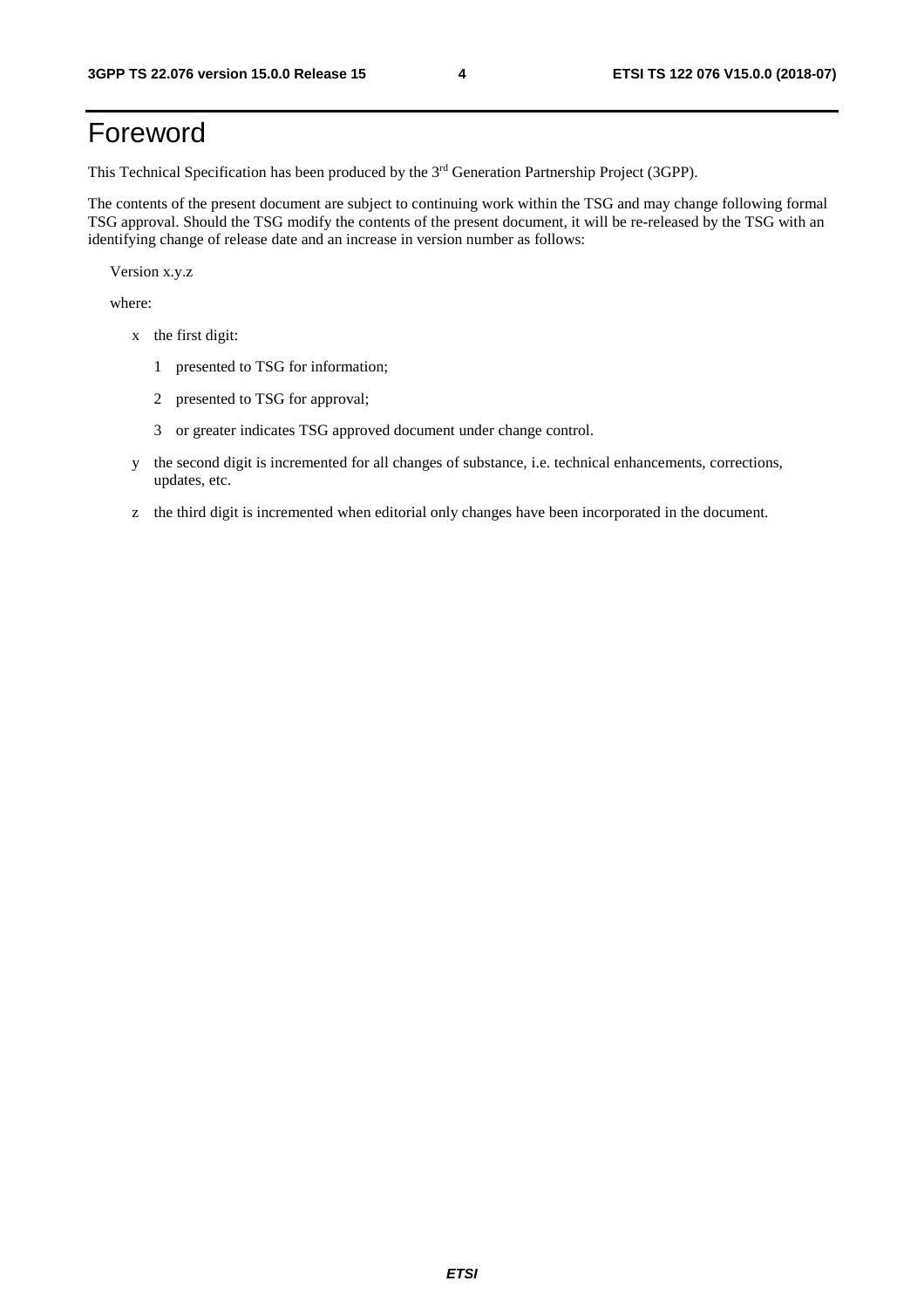### 1 Scope

The present document specifies the stage 1 description for the Noise Suppression feature for the AMR codec which enhances the input speech signal corrupted by acoustic noise. In analogy with ITU-T Recommendations I.130 [1], Stage 1 is an overall service description, from the service subscriber's and user's standpoints, that views the network as a single entity which provides services to the user.

## 2 References

The following documents contain provisions which, through reference in this text, constitute provisions of the present document.

- References are either specific (identified by date of publication, edition number, version number, etc.) or non-specific.
- For a specific reference, subsequent revisions do not apply.
- For a non-specific reference, the latest version applies. In the case of a reference to a 3GPP document (including a GSM document), a non-specific reference implicitly refers to the latest version of that document *in the same Release as the present document*.
- [1] ITU-T Recommendations I.130 (1988): "Method for the characterization of telecommunication services supported by an ISDN and network capabilities of an ISDN".
- [2] GSM 01.04 (ETR 350): "Digital cellular telecommunications system (Phase 2+); Abbreviations and acronyms".
- [3] GSM 03.50: "Digital cellular telecommunications system (Phase 2+); Transmission planning aspects of the speech service in the GSM Public Land Mobile Network (PLMN) system".

### 3 Definitions and abbreviations

GSM 01.04 [2] (ETR 350) provides a list of abbreviations and acronyms used in GSM specifications.

### 4 Description

Noise Suppression for the AMR codec is an optional feature designed to enhance speech quality in a range of environments where there is significant (acoustic) background noise. The noise suppression function is a preprocessing module that is used to improve the signal to noise ratio of a speech signal prior to voice coding. In so doing it may use functions and/or data from the AMR speech encoding function. It shall be possible to implement AMR Noise Suppression in the mobile station (operating on the uplink speech signal). The possibility to implement AMR Noise Suppression in the network (operating on the downlink speech signal) is for further study. The noise suppression specification shall be comprised of bit exact fixed point C code. Test vectors shall be defined to verify operation.

The AMR Speech decoder C-code should not be altered by the Noise Suppression.

It shall be possible for the network to disable the operation of the example noise suppression algorithm defined by this feature, whether that operation is operational in the network, the mobile station, or both locations.

### 4.1 Applicability of Noise Suppression to Basic Services.

This feature shall be applicable (as an option) to all speech calls where the narrowband AMR codec is utilised. Operation of noise suppression for wideband AMR is for further study.

### 4.2 Support in Mobile Stations (MS)

Support of the Noise Suppression feature shall require modifications to future mobile stations. Provision of the feature in AMR-capable mobile stations is a manufacturer dependent option.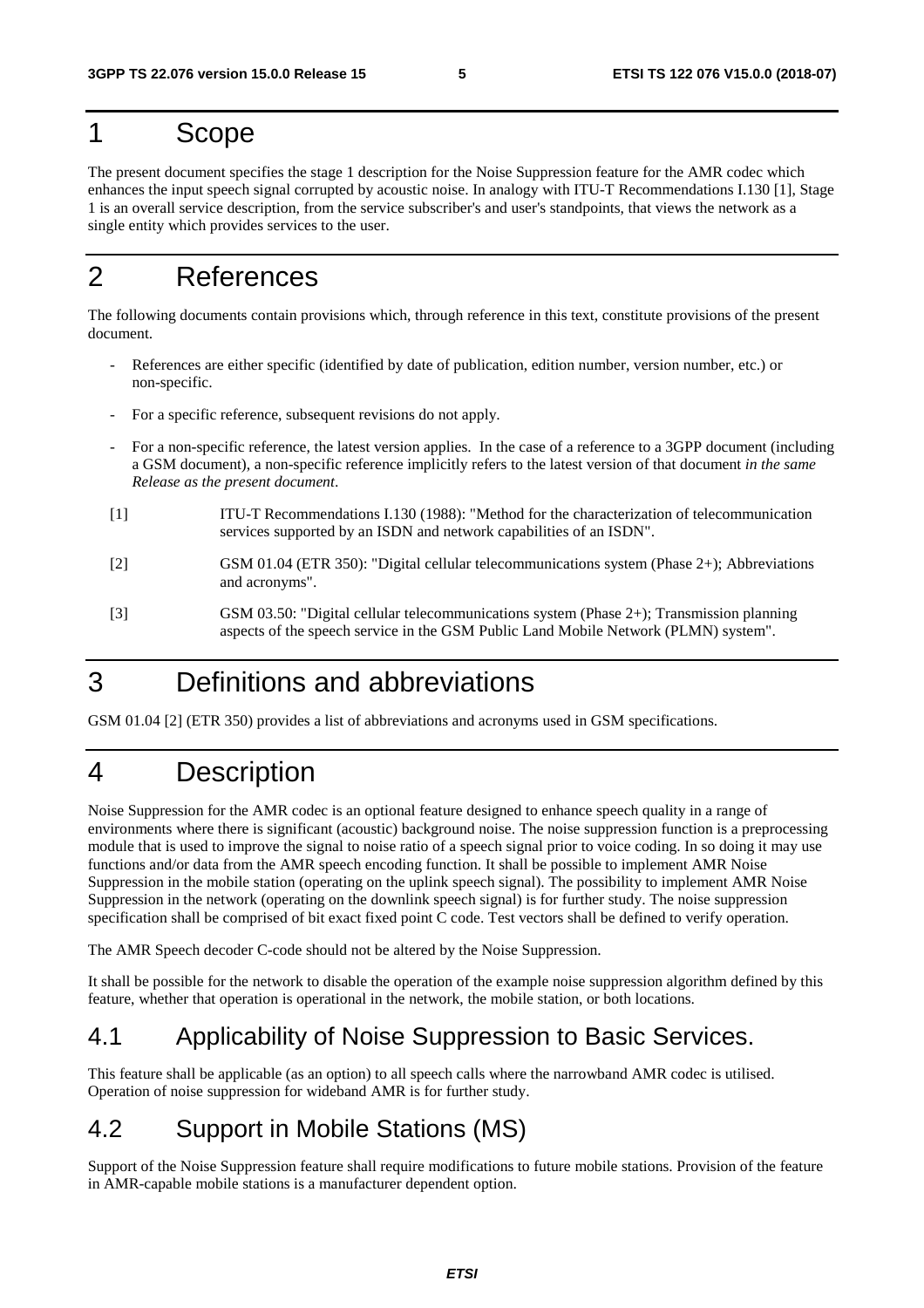Use of the feature in the network during a call should not place any requirements on its use within the MS. Similarly, use of the feature by the MS during a call shall not place any requirements on its use in the network.

The network shall be able to enable or disable this example optional noise suppression function both at call set-up and in call [Signalling between network and mobile to allow this control is under study in SMG2 WPA].

### 4.3 Support in the Network

Provision of the feature in the network should be an option.

Use of the feature in the network during a call should not place any requirements on its use within the MS. Similarly, use of the feature by the MS during a call should not place any requirements on its use in the network.

The network should be able to enable or disable this example optional noise suppression function both at call set-up and in call.

### 4.4 Parameters to be indicated and negotiated

[TBD]

### 4.5 Provision of Service

#### 4.5.1 Location Independence

The Noise suppression feature shall be location independent.

#### 4.5.2 Provision of service within and between networks

Provision of the feature is the same whether or not the call is wholly contained within a network or between networks.

#### 4.5.3 Subscription and Billing Information

This feature shall not be provisioned on a per-subscriber basis and no record of the application of Noise Suppression is necessary for billing purposes.

### 4.6 Quality of Service (QoS)

### 4.6.1 Impact on Speech Quality

The following performance requirements are stated under the assumption that the noise suppressor is tested as an integral part of the AMR speech codec with the speech codec operating at the following rates [TBD]. The performance requirements must be met for all these stated speech codec rates.

#### 4.6.1.1 Initial Convergence Time

The initial convergence time shall be a maximum of T seconds with T equal to 2s. The definition of this time interval shall be understood strictly in accordance with its means of use in subjective listening experiments. Its use shall be defined by a process whereby the first T seconds of each sample processed through the AMR speech codec with and without noise suppression active, is deleted before presentation to listeners. It is assumed that this process does not reduce intelligibility, or introduce clipping or similar effects into the resultant speech plus noise material.

To test the subjective effect of initial convergence, there will be a subset of subjective testing defined where this initial period of T seconds is not removed from the processed samples. These tests should be representative of the full range of noise conditions.

#### 4.6.1.2 No Degradation in Clean Speech

The noise suppression function must not have a statistically significant distorting effect on clean speech, in comparison with the performance of the AMR codec without noise suppression applied. This requirement also applies to the case where tandeming of the standardised example noise suppression function occurs for mobile to mobile calls, in which case the reference condition is the tandem condition without noise suppression activated.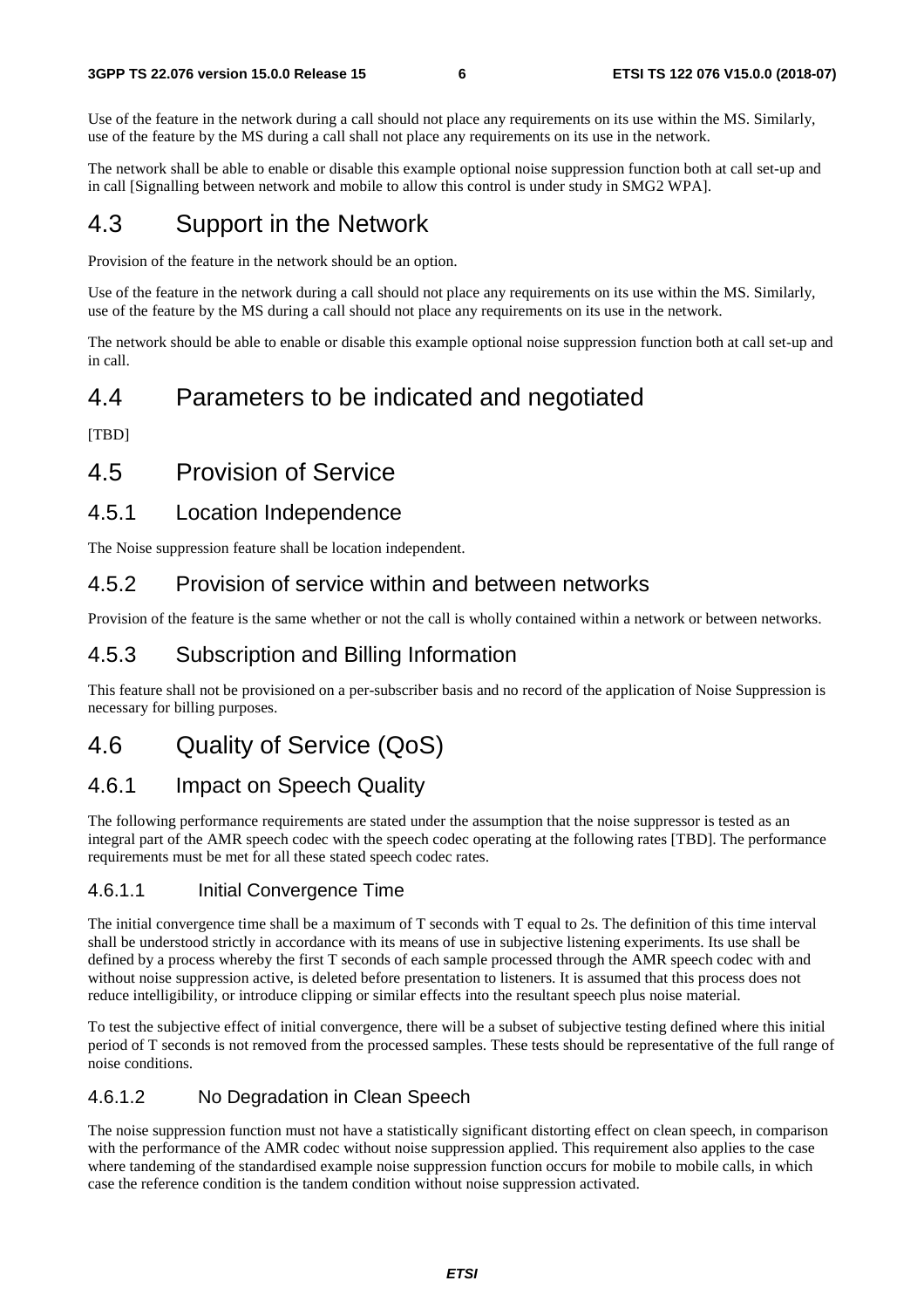This requirement also applies when VAD/DTX is active.

#### 4.6.1.3 No Artefacts in Residual Noise

The noise suppression function must not introduce any subjectively objectionable artefacts in the residual noise. This requirement also applies to the case where tandeming of the standardised example noise suppression function occurs for mobile to mobile calls, in which case the reference condition is the tandem condition without noise suppression activated.

This requirement also applies when VAD/DTX is active.

#### 4.6.1.4 No Speech Clipping and no Reduction in Intelligibility

The noise suppression function should introduce no subjectively objectionable degradation such as clipping or distortion in the speech, and no reduction in intelligibility. This requirement also applies to the case where tandeming of the standardised example noise suppression function occurs for mobile to mobile calls, in which case the reference condition is the tandem condition without noise suppression activated.

This requirement also applies when VAD/DTX is active.

#### 4.6.1.5 Quality Impact compared to AMR

The AMR speech codec with noise suppression activated must produce an output in noisy speech which is preferred amongst test listeners with statistical significance, compared to the case where noise suppression is not used. This requirement also applies to the case where tandeming of the standardised example noise suppression function occurs for mobile to mobile calls, in which case the reference condition is the tandem condition without noise suppression activated.

This requirement also applies when VAD/DTX is active.

#### 4.6.2 Impact on Speech Path Delay

The one way algorithmic delay due to the activation of AMR noise suppression shall be no more than 7 ms in excess of the delay inserted by the AMR speech codec.

In handsfree case, this delay is part of the 39ms delay specified in GSM 03.50 [3].

### 4.7 Impact on Complexity

Table 4.1 defines complexity limits for AMR noise suppression.

|  |  | Table 4.1 Complexity Requirements for AMR Noise Suppression |
|--|--|-------------------------------------------------------------|
|--|--|-------------------------------------------------------------|

| Quantity                                 | <b>Complexity Limit (Upper Bound)</b>                                                                                                                                                                                                             |  |  |
|------------------------------------------|---------------------------------------------------------------------------------------------------------------------------------------------------------------------------------------------------------------------------------------------------|--|--|
| Number of weighted operations per second | 5 WMOPS                                                                                                                                                                                                                                           |  |  |
| Scratch pad RAM                          | Re-use AMR speech encoder scratch pad RAM (or in the case of<br>implementation which does not reside in the same device as the<br>speech encoder, the available scratch pad RAM should be the<br>same as that defined for the AMR speech encoder) |  |  |
| <b>Static RAM</b>                        | 1.5 kwords                                                                                                                                                                                                                                        |  |  |
| Data ROM                                 | 1 kword                                                                                                                                                                                                                                           |  |  |
| Program ROM                              | 2000 basic ETSI operations                                                                                                                                                                                                                        |  |  |

### 4.8 Impact on Channel Activity

The AMR speech codec with noise suppression activated should not significantly increase channel activity when used in conjunction with DTX.

Channel activity increase will be measured thanks to the Voice Activity factor (VAF), defined as follows.

Let x be the VAF measured by the AMR VAD as an averaged value on all clean speech signals.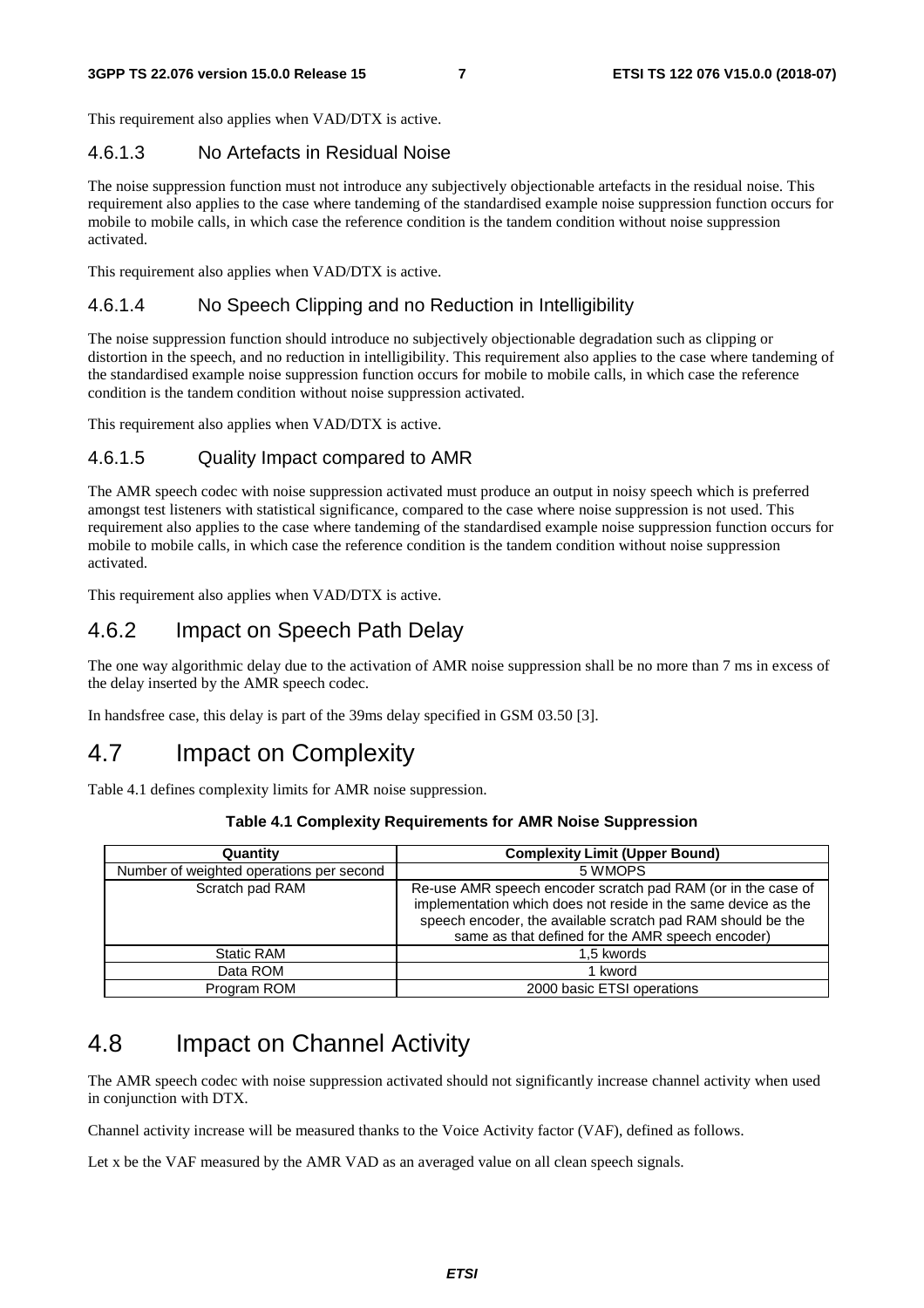Let y be the VAF measured by the AMR VAD without AMR NS active as an averaged value on all clean speech + noise signals (where the applicable clean speech signal is the speech signal used in the measure of x).

Let w be the VAF measured by the AMR VAD with AMR NS active as an averaged value on all clean speech +noise signals (where the applicable clean speech signal is the speech signal used in the measure of x). w is required to be less than the maximum of y and x. Any case where w is greater than y should be further investigated.

For real word signals, w is required not to be significantly greater than y. Any case where w is greater than y should be further investigated.

These requirements shall apply to all standardized AMR VADs. (w,x,y) are determined using all VADs, and the requirements are checked relatively to each AMR VAD independently.

# 5 Interaction with supplementary services

### 5.1 General

This clause defines the interactions between GSM supplementary services and the Noise Suppression Feature.

The application of Noise Suppression shall not interfere with the provision or invocation of any supplementary services.

### 5.2 Explicit Call Transfer (ECT)

No adverse interaction. If the new party is a mobile station with support for the Noise Suppression feature, the noise suppression feature shall be invoked.

### 5.3 Call wait/Call hold.

No interaction.

### 5.4 Multiparty

No interaction.

### 5.5 Service Announcements

No interaction.

# 6 Interaction with Alternate and Followed by services

There shall be no impact on data transmission due the Noise Suppression Feature.

# 7 Interaction with other speech services

There is no requirement for Noise Suppression in ASCI services.

# 8 Interaction with DTMF and other signalling tones

DTMF and other signalling tones transmission performance during the application of Noise Suppression shall be no worse than the case where Noise Suppression is turned off.

# 9 Interaction with Lawful Intercept

In the case where lawful intercept is required in a call where Noise Suppression is activated, the Noise Suppression shall not cause any degradation in the speech quality received by the A and B parties.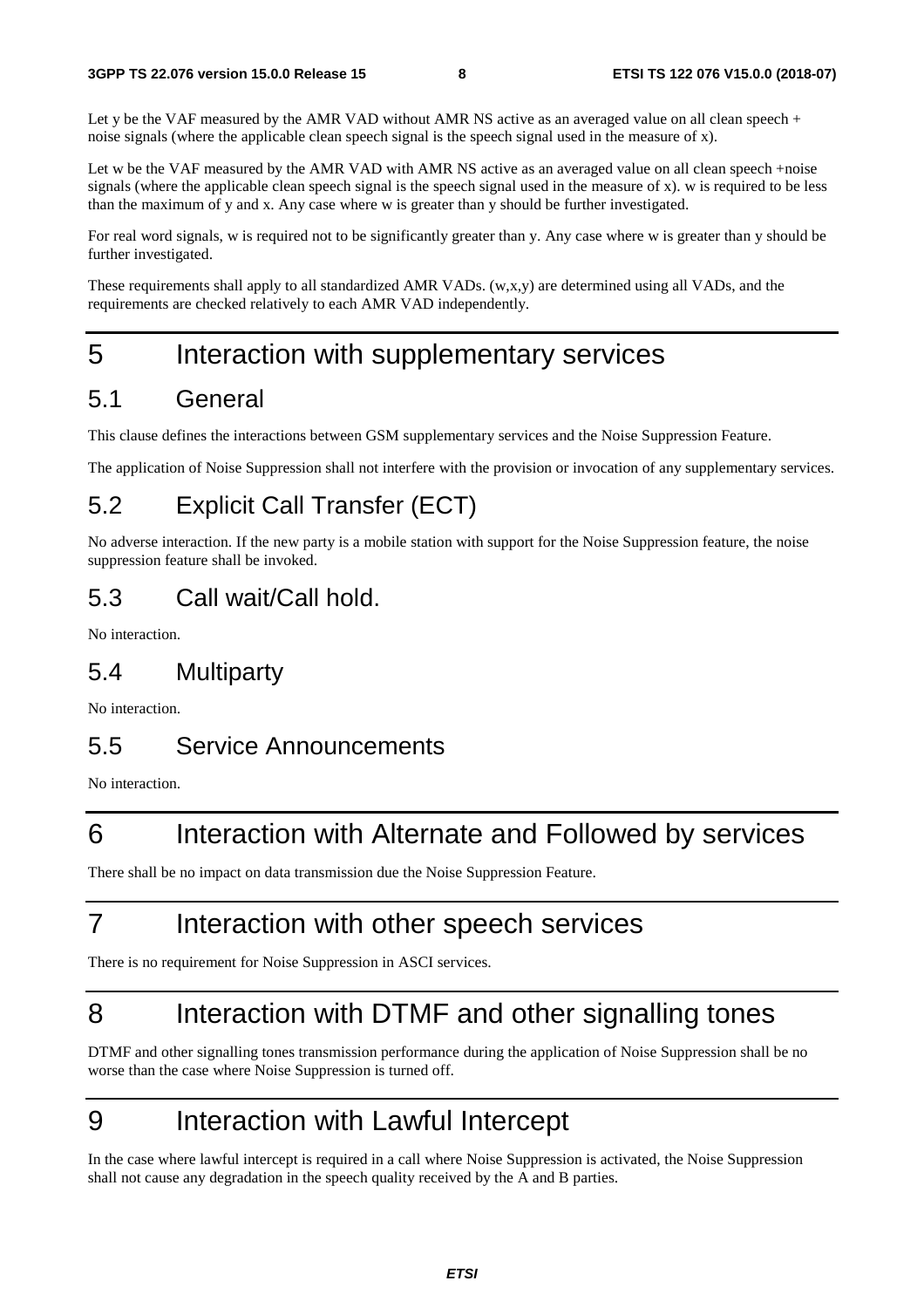# 10 Interaction with TFO

No interaction.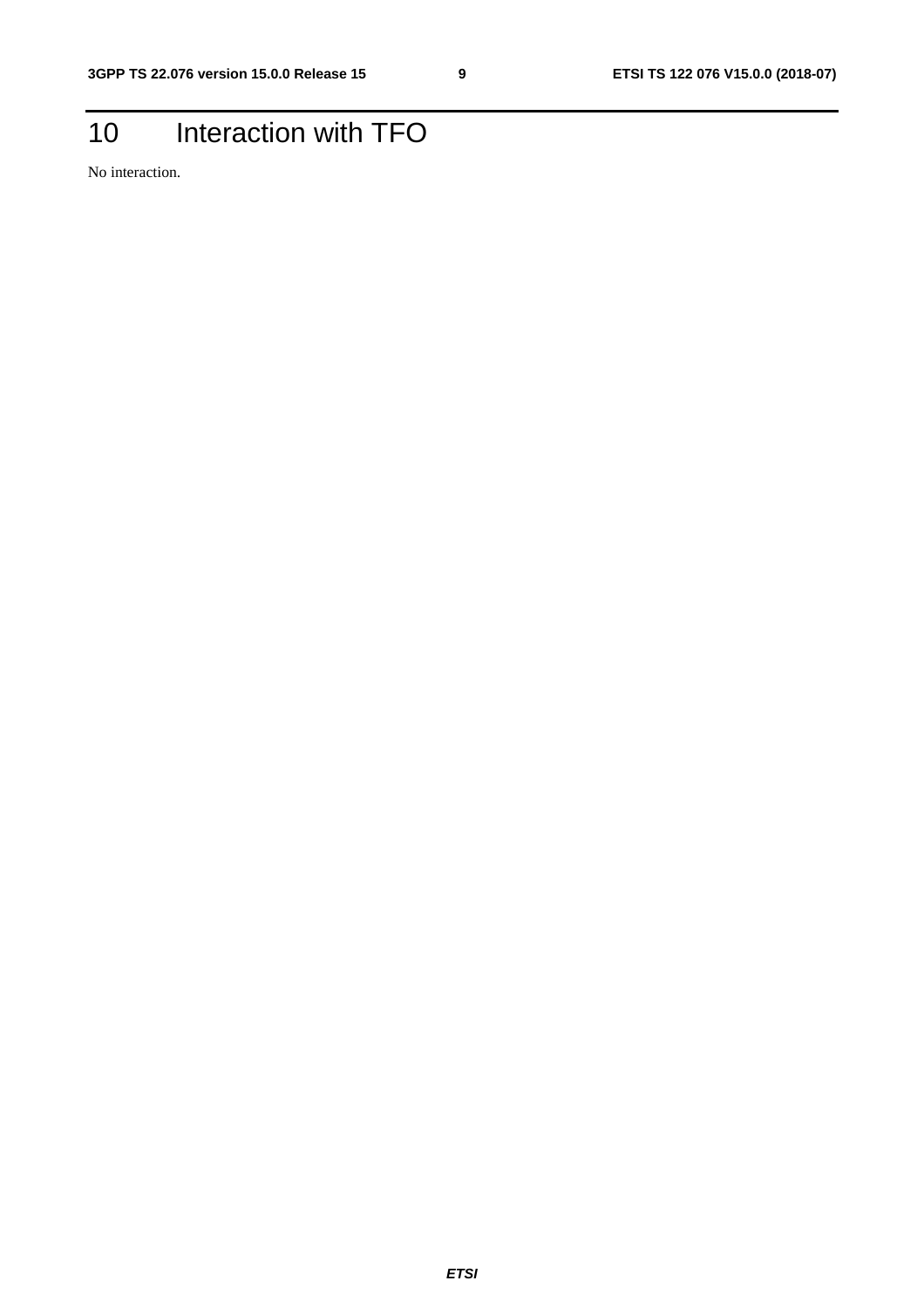## Annex A (informative): Change Request History

| SMG#    | Tdoc<br><b>SMG</b>    | <b>Spec</b>     | <b>CR</b> | Cat       |            | <b>PH</b> | <b>Vers</b>     | <b>New</b><br><b>Vers</b> | <b>Subject</b>                  |            |            |
|---------|-----------------------|-----------------|-----------|-----------|------------|-----------|-----------------|---------------------------|---------------------------------|------------|------------|
| 29      | $P-99-425 02.76$      |                 |           |           | $2+$       |           |                 | 8.0.0                     | New version 8.0.0 for R99       |            |            |
|         | <b>Change history</b> |                 |           |           |            |           |                 |                           |                                 |            |            |
| Date    | TSG#                  | <b>TSG Doc.</b> |           | <b>CR</b> | <b>Rev</b> |           | Subject/Comment |                           |                                 | <b>Old</b> | <b>New</b> |
| 2001-03 | 11                    |                 |           |           |            |           |                 |                           | New version 4.0.0 for Release 4 | 8.0.0      | 4.0.0      |
| 2001-08 |                       |                 |           |           |            | Clean-up  |                 |                           |                                 | 4.0.0      | 4.0.1      |
| 2002-06 | 16                    |                 |           |           |            |           |                 |                           | Version 5.0.0 for Release 5     | 4.0.1      | 5.0.0      |
| 2004-12 | 26                    |                 |           |           |            |           |                 |                           | Version 6.0.0 for Release 6     | 5.0.0      | 6.0.0      |
| 2007-06 | 36                    |                 |           |           |            |           |                 |                           | Version 7.0.0 for Release 7     | 6.0.0      | 7.0.0      |
| 2008-12 | 42                    |                 |           |           |            |           |                 |                           | Version 8.0.0 for Release 8     | 7.0.0      | 8.0.0      |
| 2009-12 | 46                    |                 |           |           |            |           |                 |                           | Version 9.0.0 for Release 9     | 8.0.0      | 9.0.0      |
| 2011-03 | 51                    |                 |           |           |            |           |                 |                           | Version 10.0.0 for Release 10   | 9.0.0      | 10.0.0     |
| 2012-09 | 57                    |                 |           |           |            |           |                 |                           | Version 11.0.0 for Release 11   | 10.0.0     | 11.0.0     |
| 2014-09 | 65                    |                 |           |           |            |           |                 |                           | Version 12.0.0 for Release 12   | 11.0.0     | 12.0.0     |
| 2015-12 | 70                    |                 |           |           |            |           |                 |                           | Version 13.0.0 for Release 13   | 12.0.0     | 13.0.0     |

|             | <b>Change history</b> |             |           |  |  |                                |                |  |  |
|-------------|-----------------------|-------------|-----------|--|--|--------------------------------|----------------|--|--|
| <b>Date</b> | <b>Meeting</b>        | <b>TDoc</b> | <b>CR</b> |  |  | <b>Rev Cat Subiect/Comment</b> | <b>New</b>     |  |  |
|             |                       |             |           |  |  |                                | <b>version</b> |  |  |
| 2017-03     | 75                    |             |           |  |  | Version for Release 14         | 14.0.0         |  |  |
| 2018-06     | 80                    |             |           |  |  | Version for Release 15         | 15.0.0         |  |  |